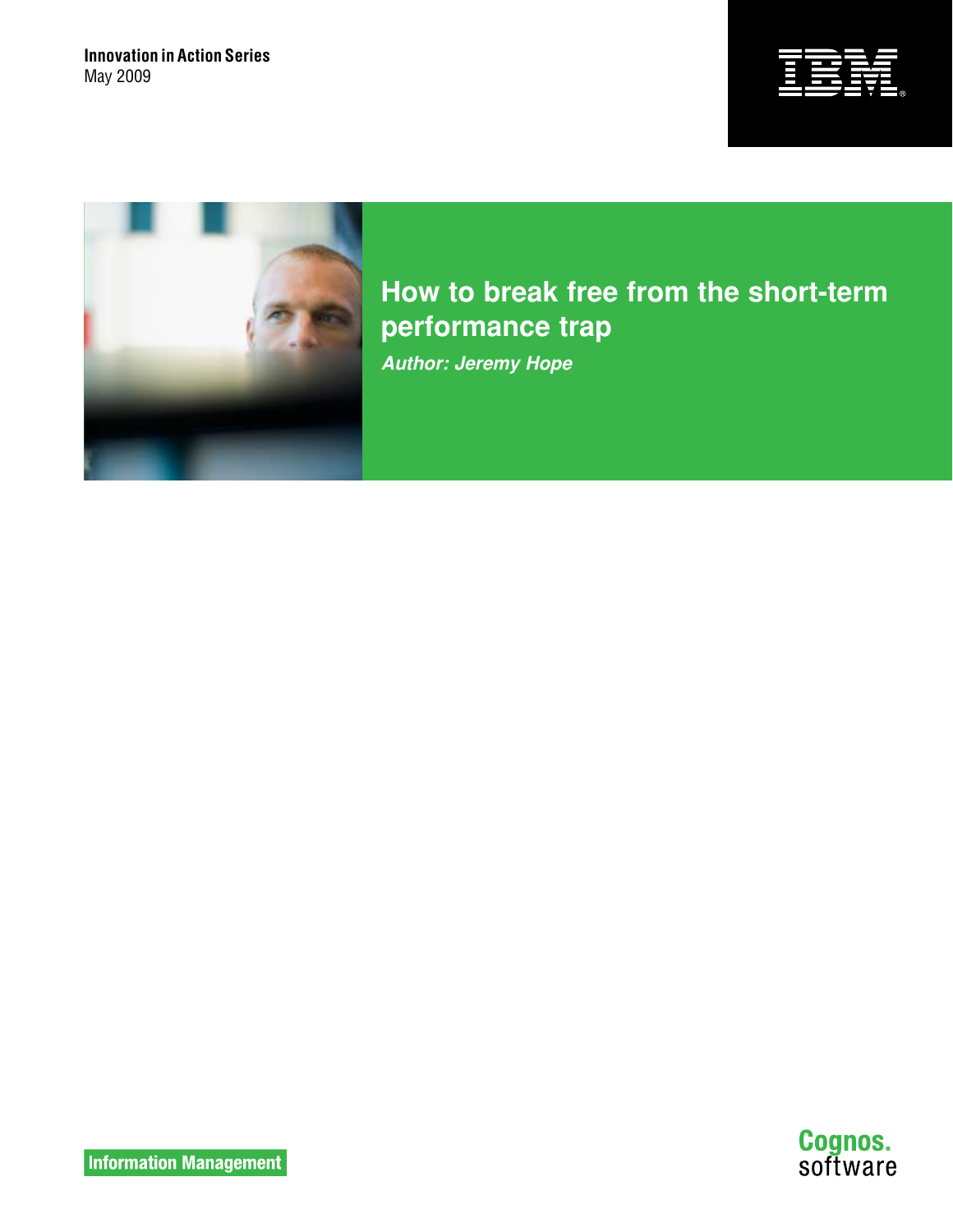*There's one in almost every company: You know — the executive who wants to set short-term targets, create incentives, and "manage" earnings, all under the guise of driving shareholder value. Then the targets — totally unrealistic — cascade down through the organization and all functions are expected to hit them. The sad reality is that such "performance contracts" constrain innovation, limit flexibility, inhibit visibility into likely future performance, and really make little sense at all.*

*In this paper, Jeremy Hope examines evidence about target setting, earnings guidance, and executive incentives, and explains why increasing numbers of companies are moving away from such practices and breaking free from the shortterm performance trap.*

*"How to Break Free from the Short-term Performance Trap" is the third in a new series of papers written for the IBM Cognos® Innovation Center for Performance Management by Jeremy Hope, Research Director of the Beyond Budgeting Round Table. Jeremy is an advisor to the Innovation Center. He is also a tireless champion*  for innovation in performance management theory and practice, believing that *business-as-usual is NOT a route to success.*

*Jeff Holker Associate Vice President IBM Cognos Innovation Center for Performance Management*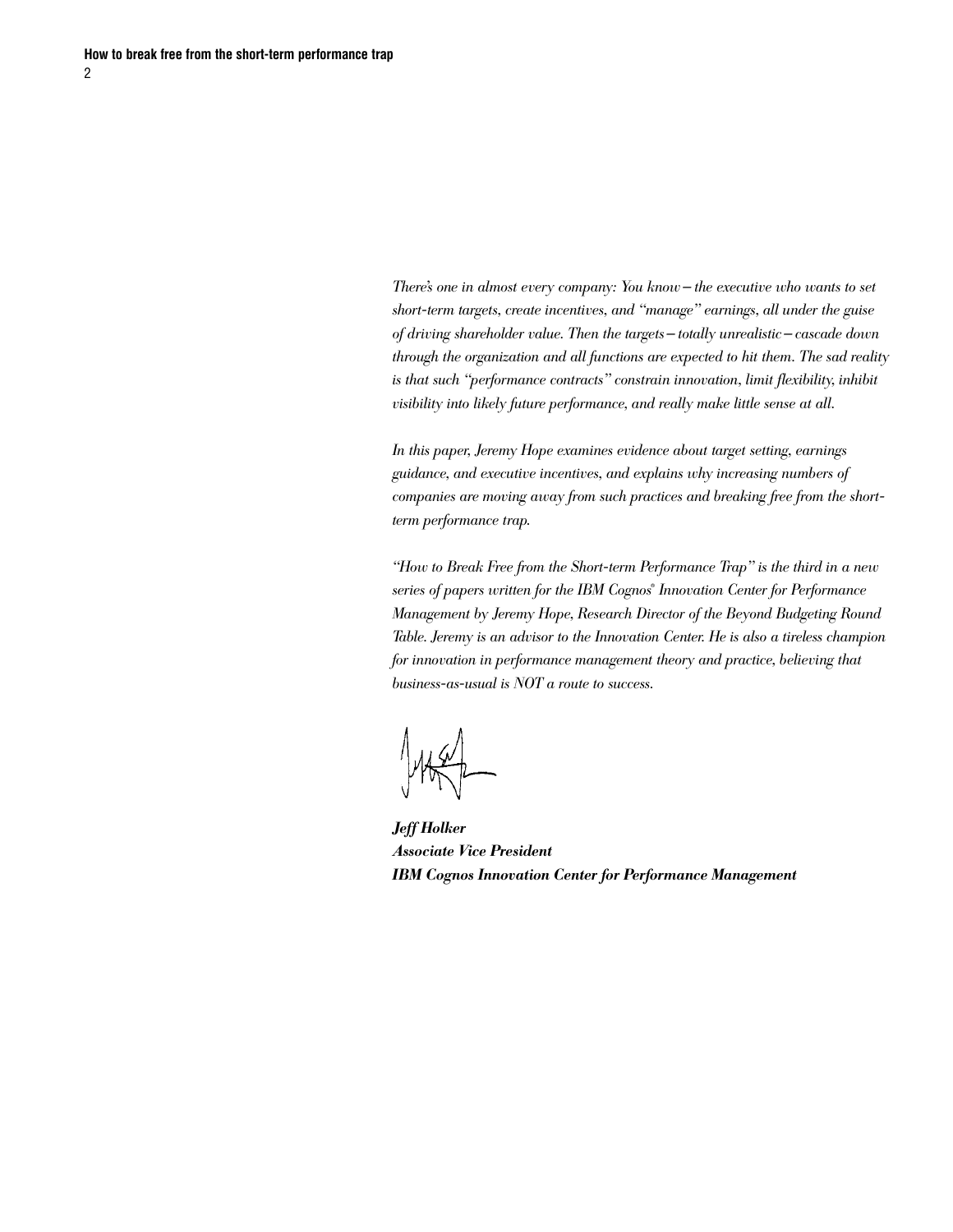The view of the organization as a machine—with levers that can be pulled to change efficiency, speed, and direction— has been held by leaders for hundreds of years. Its origins go back to Sir Isaac Newton's model of the physical world as a clock-like mechanism in which one gear turns and makes another gear turn, then another, and so on. This notion addresses one of man's deepest fears— that of losing control. In his 1959 book *Big Business and Free Men*, James Worthy explains that this obsession with control springs from a failure to recognize or appreciate the value of spontaneity, either in everyday work or in economic processes— hence the need for planning, with the machine as model for human organization. For the machine has no will of its own. Its parts have no urge to independent action. Thinking, direction— even purpose— must be provided from outside or above.

Direction and purpose were provided through a "performance contract" between superiors and subordinates. The classic performance contract has its roots in F. W. Taylor's principles of scientific management, which he described in the following way: "Each employee should receive every day clear-cut, definite instructions as to just what he is to do and how he is to do it, and these instructions should be exactly carried out, whether they are right or wrong." Clearly, Taylor saw people as machines to be programmed and controlled. And in 1911, such a view was neither uncommon, nor was it seen as overly oppressive. However — programming and controlling the output of individual production workers was one step, but applying the same principles to whole companies and parts of companies, was another step altogether. It could only be done with the use of accounting numbers to set targets and control performance. It elevated the finance function to the center of organizational power until, within a few decades, its role as scorekeeper had been eclipsed by its role as performance controller. In effect, finance became the guardian of the budget, defender of the group profit forecast, and enforcer of the performance contract. How did this happen? And what is the role of performance contracts today?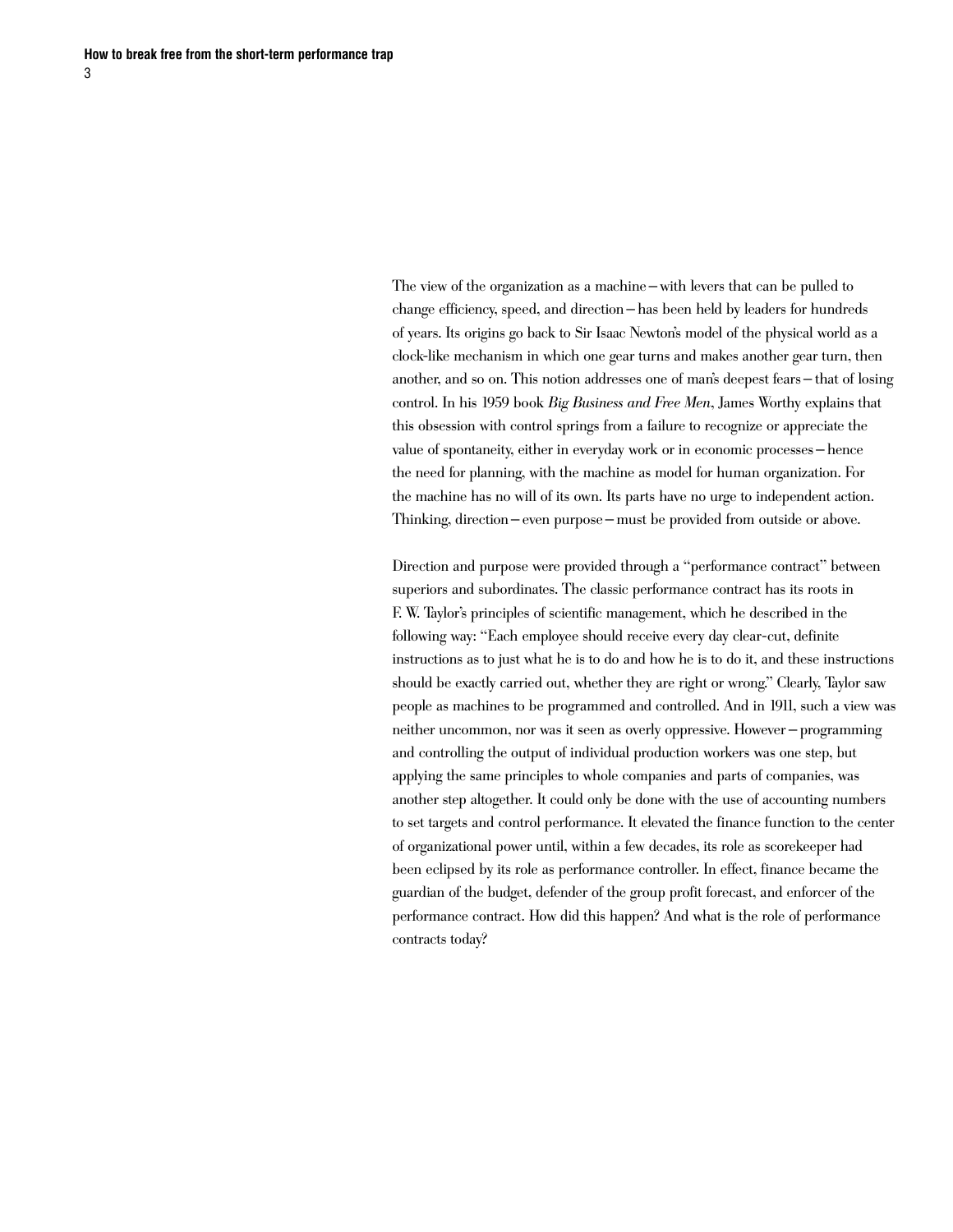It started in the 1920s with the development of the budget as a tool for managing costs and cash flows in such large industrial organizations as DuPont, General Motors, ICI, and Siemens. In these multidivisional organizations, managers first decided which products to make, then how many to produce, and then how much marketing muscle was required to persuade customers to buy them. Budgets were tailor-made for the job. They provided managers with the information they needed to plan, make, schedule, and sell a range of products and services to compliant customers.

These organizations were built and run by engineers, technicians, and marketers whose first concern was the efficiency of work processes and the building of brands. It wasn't until the 1950s that budgets evolved into performance contracts. By the early 1970s, accounting results dominated most managers' attention to the point where they no longer knew— or even cared – about the production, technological, and marketing determinants of competitiveness.

In the 1980s and 90s leaders became increasingly obsessed with creating shareholder value. Indeed, many believed that they could achieve this by managing financial variables alone. They began to see the company as no more than a portfolio of assets whose worth hinged on balancing risks and return, not on creating value for the customer. "Chainsaw" Al Dunlap became a crusader for shareholder value as he closed down factories and cut product lines. Businesses didn't need to grow or satisfy customers, they only needed to "unlock underperforming assets." But his status soon turned from hero to villain as it dawned on shareholders that his actions ended up destroying value as employees and customers voted with their feet and order books respectively. Nevertheless, many companies began to use shareholder value targets as a basis for their performance contracts.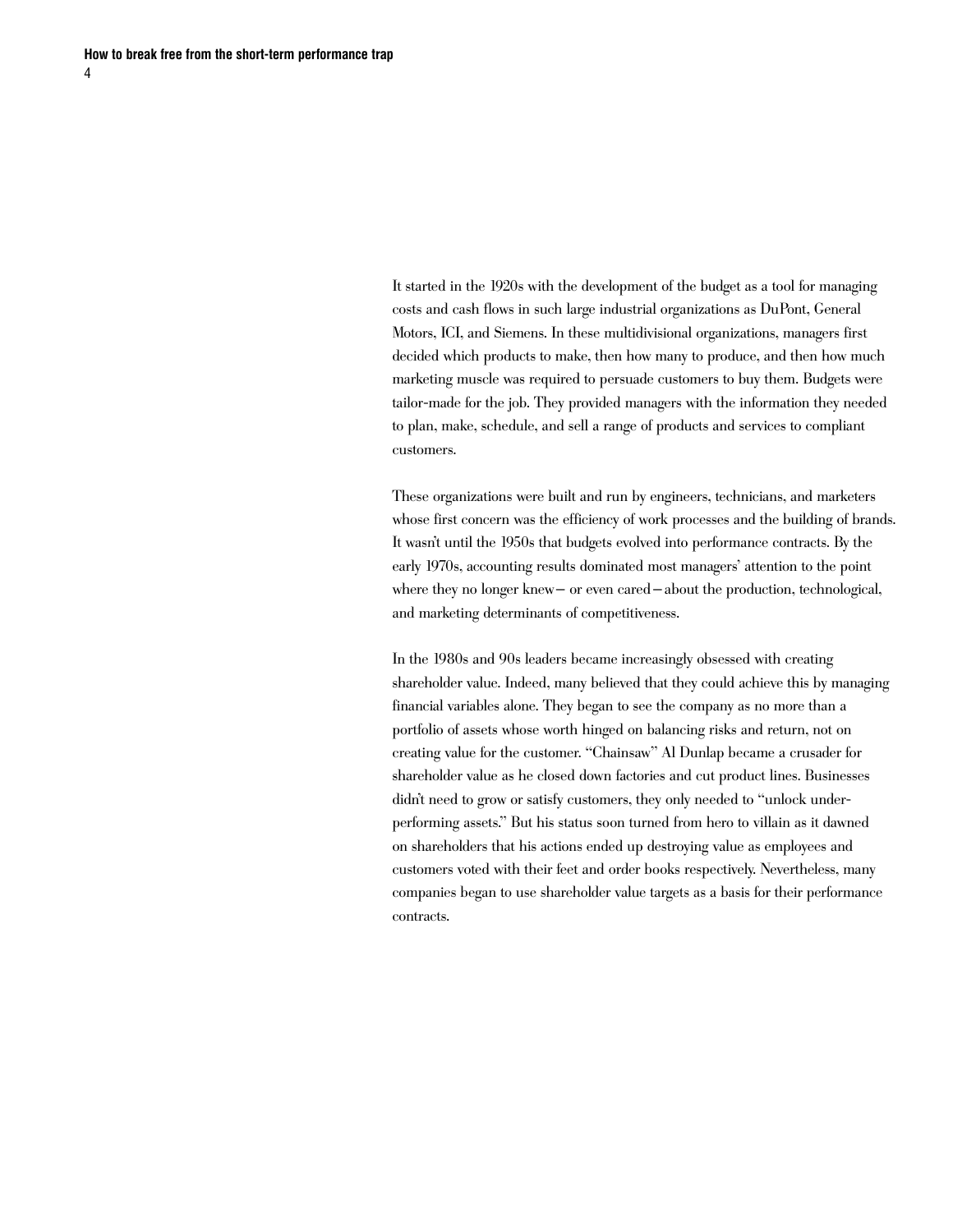*Figure 1* shows the typical performance contract pyramid that can be seen in most organizations today. It begins with an "earnings" performance contract with external parties (such as investors or bankers), and then cascades down the organization in the form of "budget" contracts between executive leaders and operating managers.



An *earnings contract* with investors (or bankers) is an implicit commitment by executive leaders to achieve an agreed-upon level of performance for the next quarter or year. This is how it works: Expectations of future performance are already factored into the share price, so the only way the price changes is if new information suggests that current expectations need to be revised upwards or downwards. New information reaches the market in different ways. Sometimes it is provided through approved press releases concerning products, technologies, patents, strategies, acquisitions, and alliances. But the most important information concerns earnings forecasts for the period ahead. Sometimes this is a public statement by the CEO, or it can reach the investment community through a series of "nods and winks" from business leaders to analysts. Once the forecast has been set, however, it becomes a contract to deliver results. Little happens if expectations are met, but if they fall short, then a heavy price is paid in terms of a (usually sharply) lower share price. The implicit "performance contract" with the market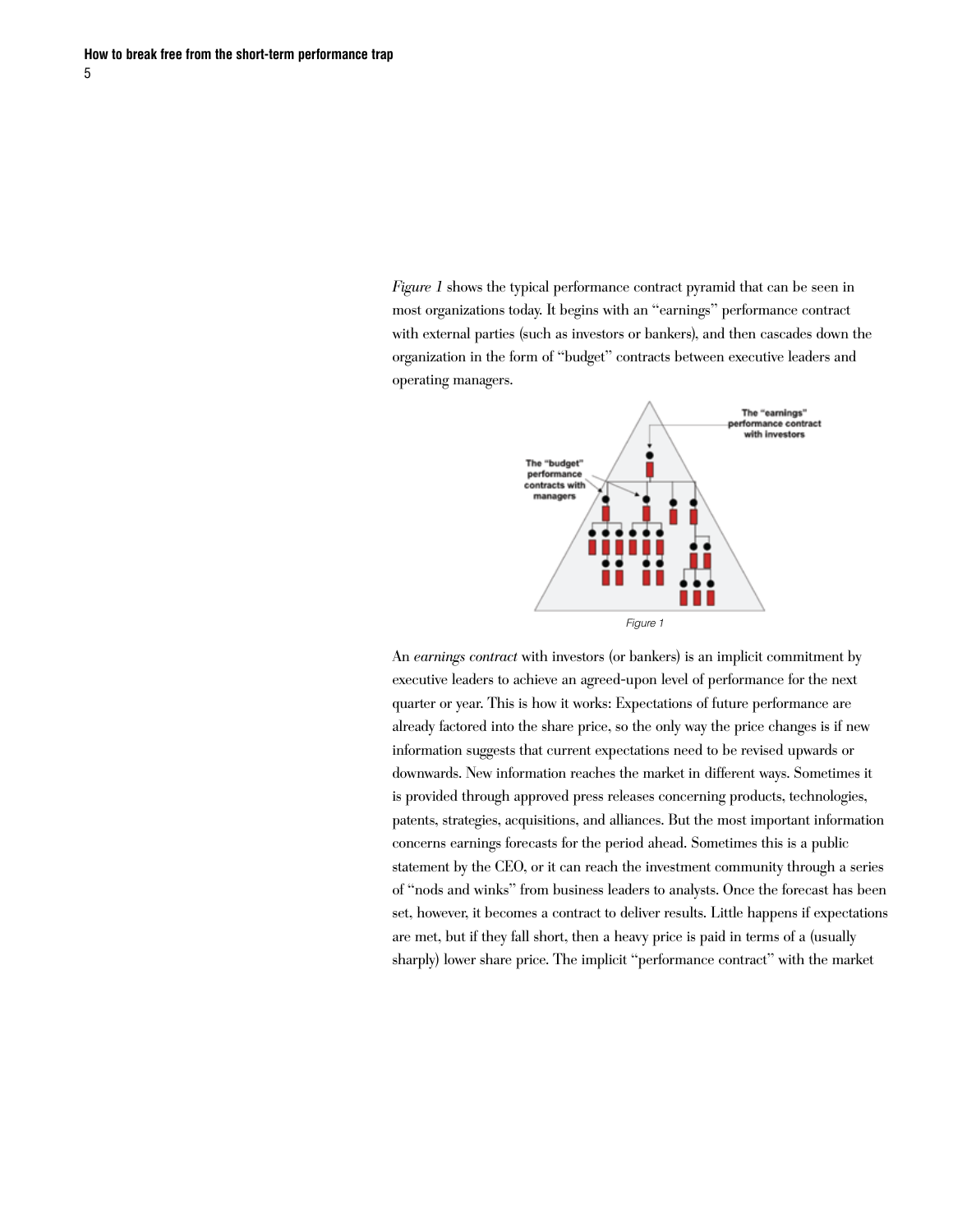has been broken and leaders lose credibility, bonuses, and even, in some cases, their jobs. The external performance contract sets the reference level for all *internal budget contracts*.

The purpose of the budget contract is to delegate the accountability for achieving agreed outcomes to divisional, functional, and departmental managers.

Many CEOs feel trapped by the performance contract. When interviewed for a Fortune Magazine article, Daniel Vasella, CEO of Novartis, said that "the practice by which CEOs offer guidance about their expected quarterly earnings performance... has become so enshrined in the culture of Wall Street that the men and women running public companies often think of little else. They become preoccupied with short-term 'success,' a mindset that can hamper or even destroy long-term performance for shareholders."

Breaking free from the short-term performance trap depends on two principal actions: (1) ceasing the practice of giving fixed earnings promises and then "managing" earnings and (2) neutralizing the impact of executive incentives.

### **Cease the practice of providing earnings guidance**

There are a number of reasons why earnings guidance no longer represents "good" practice (if it ever did).

• *It focuses managers' attention on short-term results.* While corporate leaders are supposed to base key decisions on net present value calculations (usually based on long-term forecasts), only 59 percent of financial executives say they would pursue a *positive* net present value if it meant missing quarterly earnings targets.<sup>1</sup> "Managing the quarter" is an obsession with many CEOs continuously under the spotlight of the investment community. They constantly tamper with the business by raising or cutting discretionary expenditure such as R&D, marketing, and improvement initiatives to meet investors' expectations. What this does for longerterm wealth creation is anyone's guess.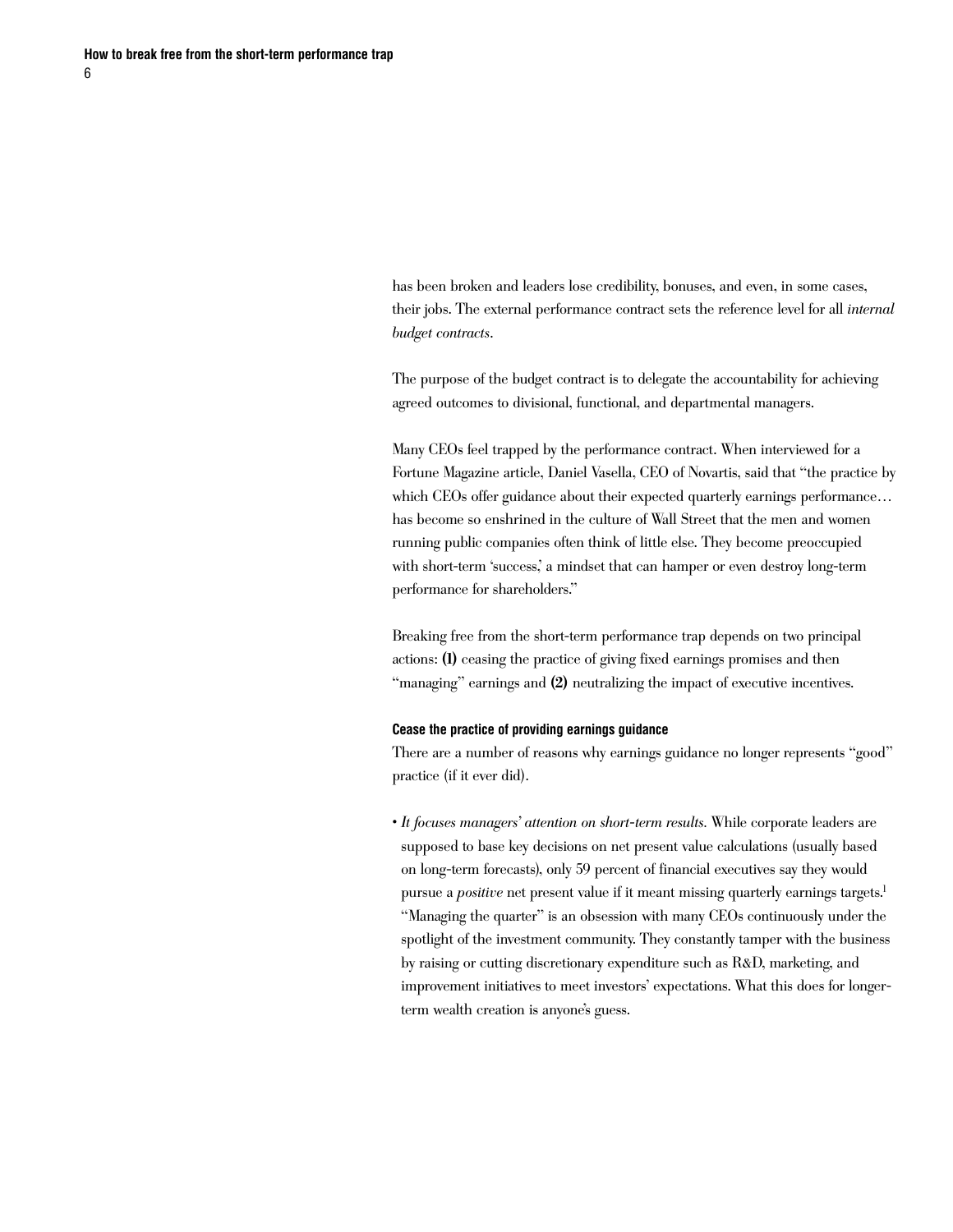- *It encourages organizations to set aggressive targets and incentives and then manage the numbers rather than the business.* While Enron is the highest profile case of managing earnings, there are many other examples. During the 1990s Gillette engaged in "trade loading" or stuffing its distribution channels with goods at the end of quarters to push up sales.2 Coca Cola used capital gains from selling bottlers to smooth its earnings.<sup>3</sup> And Citicorp ignored special charges when presenting its growth figures.4 Large European companies such as Ahold and Parmalat have been no less culpable.
- *"Managing" earnings sends all the wrong messages to the rest of the business.* It says that it is acceptable to manipulate, fudge, and spin the numbers to make performance look better than it really is. This goes against the grain of good corporate governance. The result has been a loss of faith in corporate governance and in the reputations of business leaders.
- *Leaders set themselves up for a fall.* Leaders can quickly turn from heroes into villains by missing earnings targets or being forced to make up the numbers to retain credibility. That was of course what happened in all the major corporate governance cases that we've seen over the past five years.
- *The legal consequences (with compliance rules such as Sarbanes-Oxley) are that leaders are more exposed if they get forecasts badly wrong.* With both CEOs and CFOs having to sign-off on quarterly and annual statements as to their accuracy, missing earnings targets takes some explaining.

In a 2006 report, McKinsey & Co asked executives why they issued guidance and the answers were uniform: "higher valuations, lower share price volatility and improvements in liquidity." But their review of around 4,000 companies failed to support these perceptions. In fact, they found no evidence that issuing frequent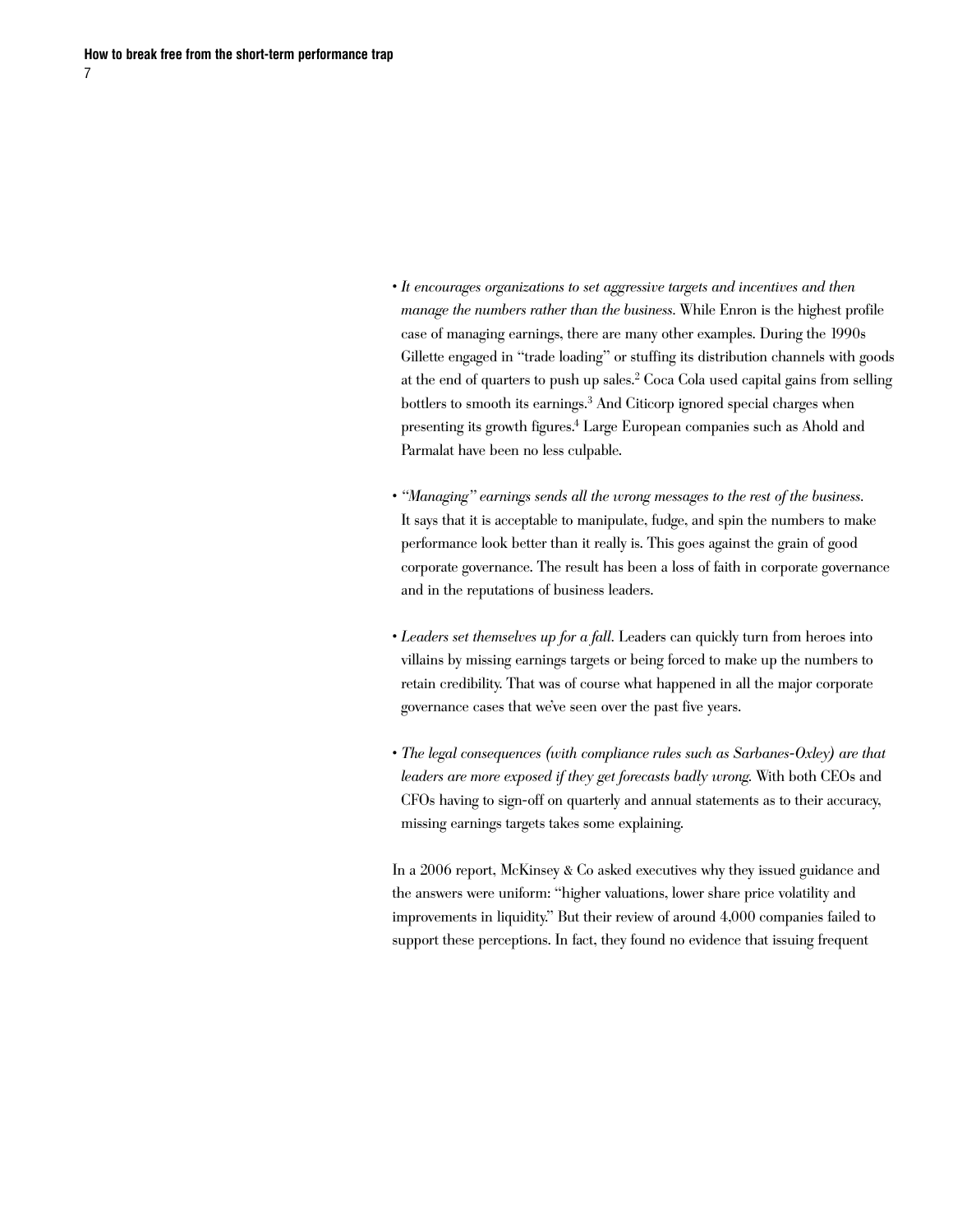earnings guidance affects valuation multiples, improves shareholder returns, or reduces share price volatility. The only impact was the increase in trading volumes that only affects companies with illiquid shares. On the contrary, the evidence suggests that providing quarterly guidance has real costs including the time that senior management must spend preparing the reports and an excessive focus on short-term results. McKinsey concluded that in the light of this evidence, the only reason why companies continue the practice is to maintain good communications with analysts and investors. *They recommend that companies that don't currently issue guidance should avoid the temptation to start providing it and instead, focus on disclosures about business fundamentals and long-range goals*. 5

Increasing numbers of companies are saying "no" to guidance. The percentage of US companies that give guidance has fallen from around 75 percent to 55 percent in recent years. In an SEC filing, Barry Diller, CEO of USA Networks, said he would no longer participate in a process he likened to a kabuki dance. Warren Buffett is a devout believer in not giving earnings guidance. That's why such companies as Coca-Cola and The Washington Post Co. have stopped the practice. When Coca Cola ceased giving earnings guidance, its CEO Douglas Daft said in a statement: "Our share owners are best served by this because we should not run our business based on short-term 'expectations.' We are managing this business for the longterm."6 Citigroup and Motorola have also ceased giving guidance. Intel stated that, "updates were increasingly irrelevant to managing the company's long-term growth."7

Many executives will worry about the reactions of analysts. If they don't provide guidance, how would analysts react? In the end, the market will decide if less information is preferable to more. Doom-sayers will point to companies such as AT&T whose shares plummeted 20 percent the day it announced that guidance would no longer be provided. However, the context is important. After all, AT&T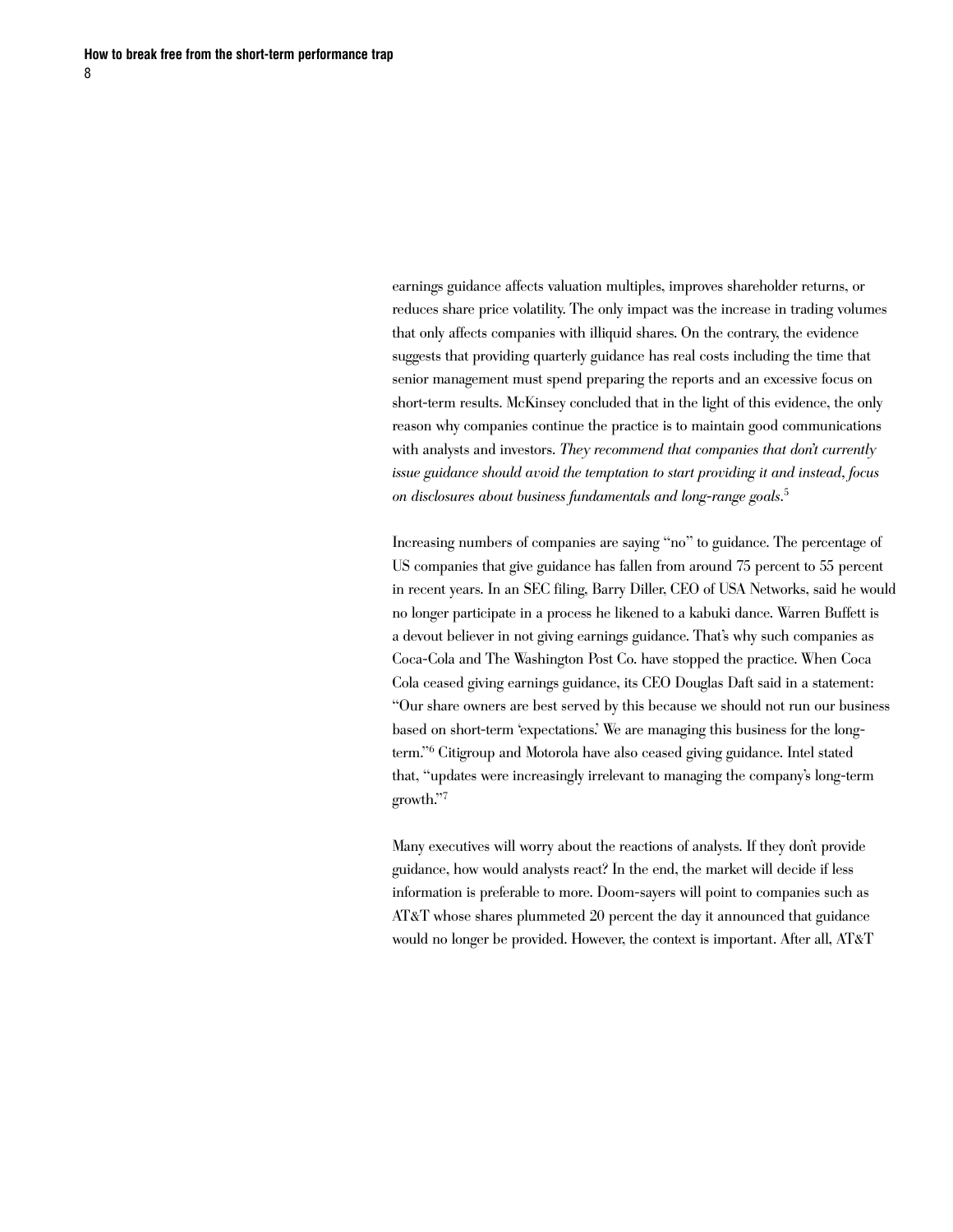also announced disappointing financial results at the same time. But when McKinsey analyzed 126 companies that discontinued guidance, they found that that they were as likely to see higher as lower total shareholder returns compared with the market. The short answer is that leaders can overcome the fear of analysts by building trust and delivering consistent results. Most leaders know that, while performance promises might give the share price a short-term boost, their forecasts rely on a few key assumptions that are, by and large, beyond their control. Not giving guidance, however, does not mean withholding information. Some companies invite analysts to gain a deeper understanding of the business and are prepared to share a wealth of information with them, but not give them specific targets.

The McKinsey report concluded that the current trend — more and more companies discontinuing quarterly guidance and substituting thoughtful disclosures about their long-range strategy and business fundamentals— is a healthy one.8 The cessation of earnings guidance is important in another sense. It reduces the temptation to set a plethora of internal targets that, when aggregated, meet the group target. This gives leaders the opportunity to cease the target-setting practice at every level of the firm, thus going a long way toward eliminating the root causes of bad behavior and improving corporate governance.

#### **Neutralize the impact of executive incentives**

Executive compensation is another key component of the short-term performance trap. Many boards tie executive pay to performance. This usually takes the form of financial bonuses, share options, and restricted shares (that can only be sold within agreed parameters). Share options can double average compensation packages. Another problem is the short-term tenure of most CEOs (between three and four years). Few are willing to take bets on longer-term investments. The risk that any new venture will fail is quite high (say, six or seven chances out of ten).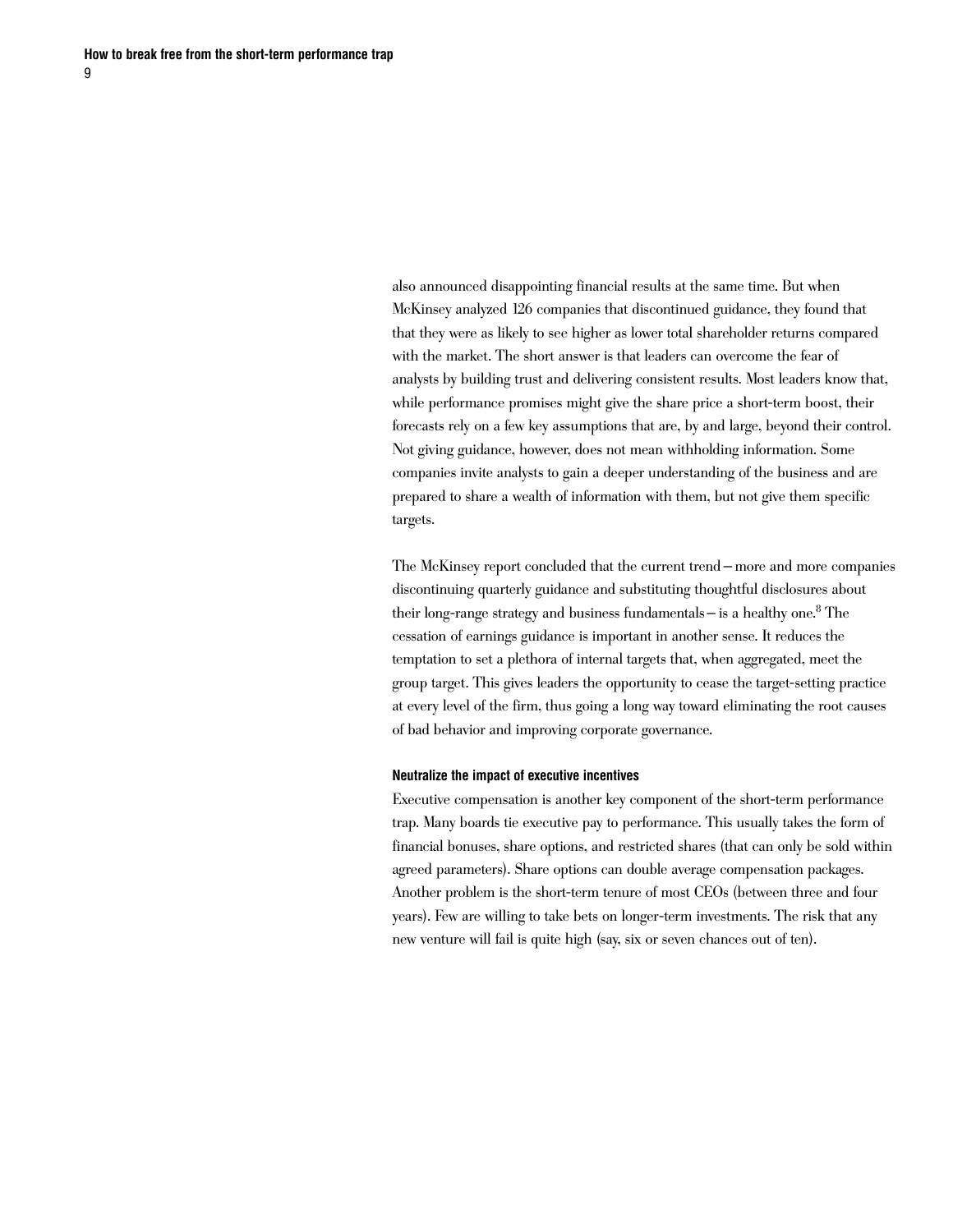Many boards assume a correlation between executive incentives and financial results. But the correlation is tenuous at best, and downright misleading at worst. A UK study of the top 350 firms concluded there was no evidence that executives' long-term incentive plans had a positive impact on total shareholder returns, but that incentives did have a significant financial cost to shareholders.9 Another research study undertaken by McKinsey & Co suggests that there is an inverse correlation between top executives' pay and innovation. They note that the secret of persuading people to focus simultaneously on developing new businesses and managing current operations may be to rely less on pay for performance.<sup>10</sup> Another recent study in the American baseball leagues suggests that the greater the difference between the pay of the stars and that of the rest of the team, the less impressive is the performance of the stars and the team as a whole.<sup>11</sup>

So what can boards do to keep their reward schemes, yet reduce the most toxic side effects that drive the wrong behavior? Some organizations use a few approaches such as using "bonus banks" that pay rewards based on performance over a number of years, tying performance, not to fixed targets, but to results compared with peers, and forcing executives to hold stock for a number of years.

• *Use "bonus banks" to reduce risk.* To avoid executives taking short-term actions to maximize their bonuses, some companies are using "bonus banks" to spread payments out over a period of time. Essentially, each executive's bonus is "banked" and paid out over a number of years; that is, only a third or a half of the bonus bank can be paid out in any year. Clearly, a company cannot pay a bonus one year and take it back the next. The bonus bank ensures that performance is sustained or the payment made is significantly reduced. Companies such as Diageo and Eli Lilley operate with this type of plan.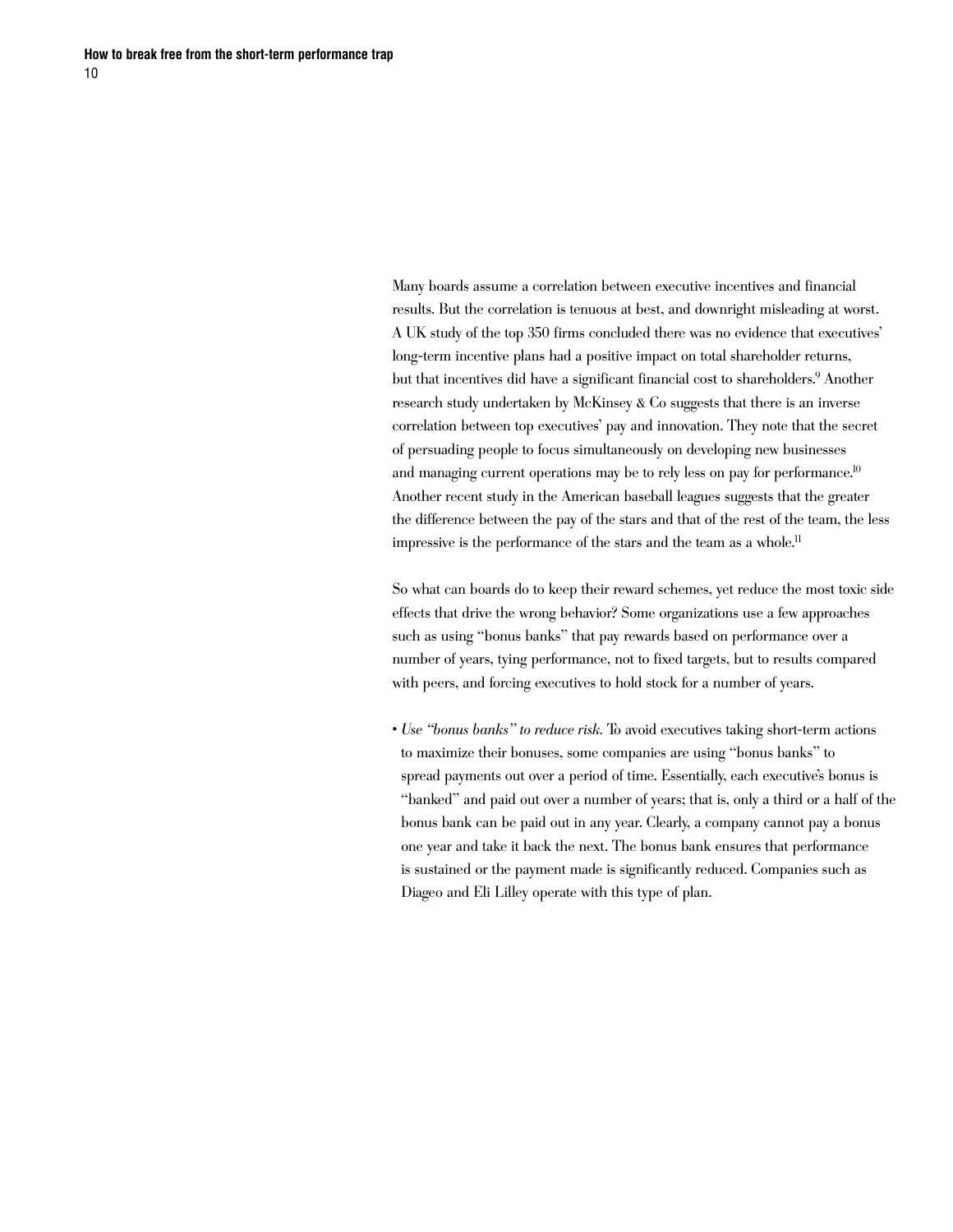- *Base rewards on relative performance.* Alfred Rappaport, one of the founding fathers of value-based management, believes that fixed-priced options reward executives for any increase in the share price— even if the increase is well below that realized by competitors or by the market as a whole. He believes in the power of shareholder value measures to evaluate and reward executive performance, provided that such measures are based on returns equal to or better than those earned by the company's peer group or by broader market indexes.<sup>12</sup>
- *Compel directors to hold their stock for the long-term.* Some boards are insisting that directors hold their stocks for longer than the usual three-year period. At Exxon Mobil, top executives can't sell half of their restricted stock grants for five years, and must hold the other half for ten years or until retirement. In another positive trend, many companies now insist that their executives hold between five and eight times their annual salary in shares. At J.P. Morgan Chase, CEO Jamie Dimon is making senior executives retain 75 percent of stock awards until they leave the company.13 Extending the length of time that executives hold stock negates many of the toxic effects of short-term actions designed to impact the short-term share price but damage future wealth creation.

Today's leaders face the overwhelming task of restoring confidence and respect in both leadership and in business, while guiding their organizations through times of turbulence and uncertainty. This calls for a different type of leadership, one that is less about being a high-profile public figure and more about being focused on operating performance and business fundamentals. Making that change successfully largely depends on ceasing the practice of giving earnings guidance and compensating boards (and especially the CEO) fairly, but not excessively.